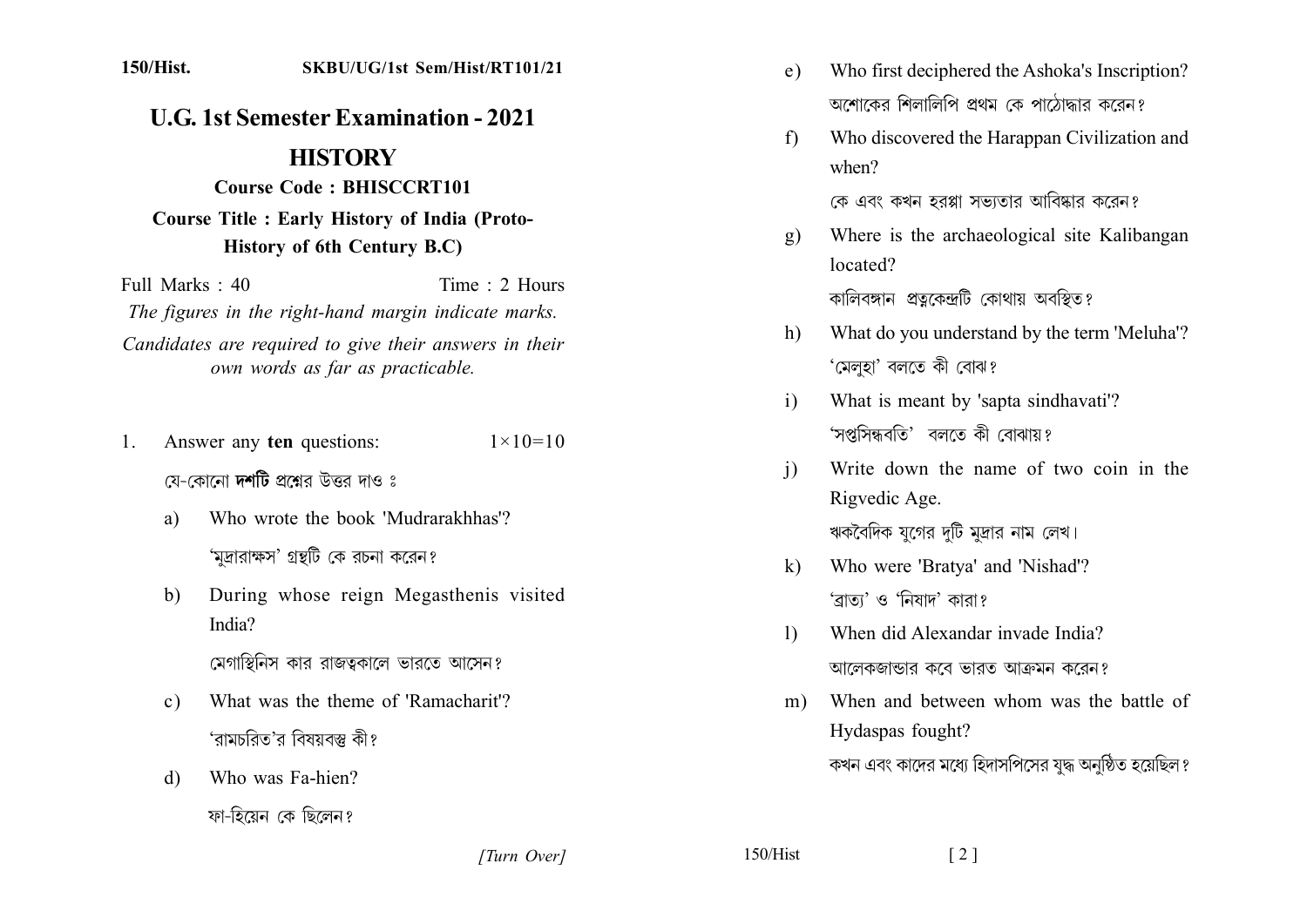- What do you mean by 'Sixteen Mahajanapada'?  $n)$ 'যোডশ মহাজনপদ' বলতে তুমি কী বোঝ?
- Where was the first capital of Magadha?  $\Omega$ মগধেব প্ৰথম বাজধানী কোথায় ছিল?
- Answer any five questions:  $2 \times 5 = 10$  $2^{\circ}$ য়ে-কোনো **পাঁচটি** প্রশ্নের উত্তর দাও ঃ
	- What was the importance of Rajtarangini as a) historical sources of Ancient India? প্রাচীন ভারতের ইতিহাস রচনার উপাদান হিসেবে 'রাজতরঙ্গিনী' এর গুরুত্ব কী ছিল?
	- $b)$ What is meant by 'Painted Grey Ware Culture'?

'চিত্রিত ধুসর মৃৎপাত্র সংস্কৃতি' বলতে কী বোঝায়?

Why the Lothal was famous and where it is  $c)$ situated?

লোথাল কেন বিখ্যাত এবং এটি কোথায় অবস্থিত?

What were the differences between Harappan d) and Vedic civilization?

হরপ্পা ও বৈদিক সভাতার মধ্যে পার্থকা কী ছিল?

What do you mean by 'Sabha' and 'Samiti'?  $e)$ 'সভা' ও 'সমিতি' বলতে কী বোঝায়?

 $\lceil 3 \rceil$ 

- $f$ Write down the name of two women in the later Vedic Age. পরবর্তী বৈদিক যগের দজন নারীর নাম লেখ।
- Write down the name of two 'Mahajanapada'  $\mathbf{g}$ ) in eastern India পূর্বভারতের দুটি মহাজনপদের নাম লেখো।
- Who was Daraus? When he invade India?  $h$ ) দারায়স কে ছিলেন? তিনি কখন ভারত আক্রমণ করেন?
- Answer any two questions:  $5 \times 2 = 10$  $\mathcal{E}$ যে-কোনো **দটি** প্রশ্নের উত্তর দাও ঃ
	- What were the basic features of 'Neolithic a) Age'?

নব্যপ্রস্তরযুগের মূল বৈশিষ্ট্যগুলি কী ছিল?

- What was the economic condition of India in  $h)$ the Rigvedic Period? ঋকবৈদিক যগে ভারতের অর্থনৈতিক অবস্থা কিরূপ ছিল?
- What was the result of the invasion of  $c)$ Alexander in India?

 $\lceil 4 \rceil$ 

আলেকজান্ডারের ভারত আক্রমণের ফলাফল কী হয়েছিল?

 $150/Hist$